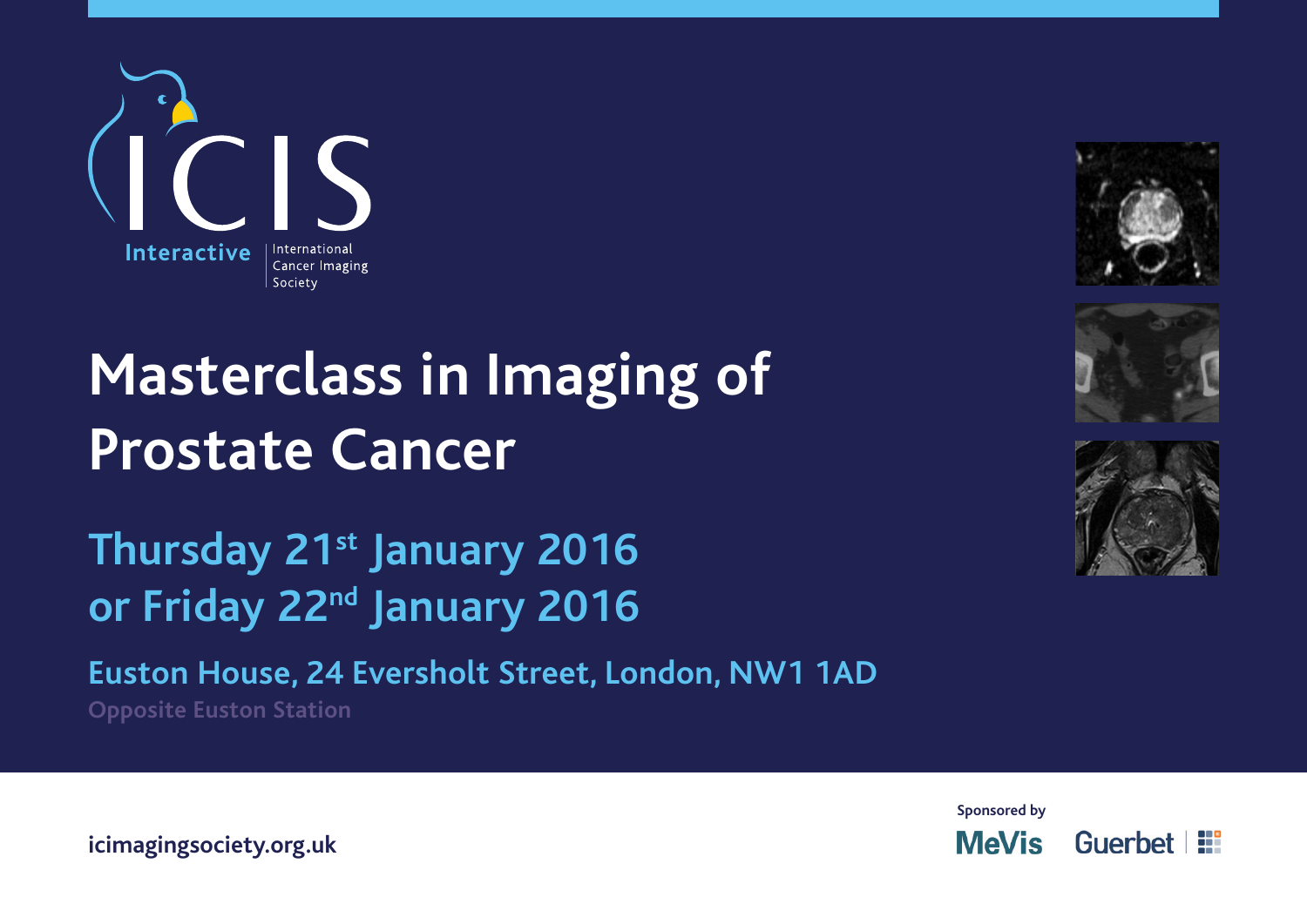**Masterclass in Imaging<br>
<b>Mof Prostate Cancer is of Prostate Cancer is a one– day teaching course in the highly commended ICIS interactive series, which will review PI-RADS interpretative guidelines for multiparametric prostate MRI for disease detection. The roles for multiparametric prostate MRI in the management of low- to high-risk prostate cancer will be highlighted.**

The course is limited to 40 participants, split between two parallel workshops running concurrently. Each of the four 1.5 hour sessions will commence with a short lecture followed by mentored review of carefully selected cases on individual workstations. A comprehensive workbook is provided to enhance learning.

The faculty comprises four experts in prostate imaging who will each focus on a particular aspect to provide practical and relevant information on prostate imaging. This includes the use of multiparametric MRI for diagnosis and characterisation of prostate cancer, active surveillance for low-risk disease, imaging in intermediate/high-risk disease, and the new PIRADS interpretative guidelines.

This course has been awarded 6 CPD points by the Royal College of Radiologists. A certificate of attendance will be given to all participants.

We gratefully acknowledge the support of Guerbet and MeVis for this course.

## **Course Organisers**

Prof. Anwar Padhani, Prof. Heinz-Peter Schlemmer

## **Faculty**

Dr. Jurgen Futterer (Nijmegen), Prof. Anwar Padhani (London), Dr. Giuseppe Petralia (Milan), Prof. Heinz-Peter Schlemmer (Heidelberg)

# **A** Series Organiser

Prof. Dow-Mu Koh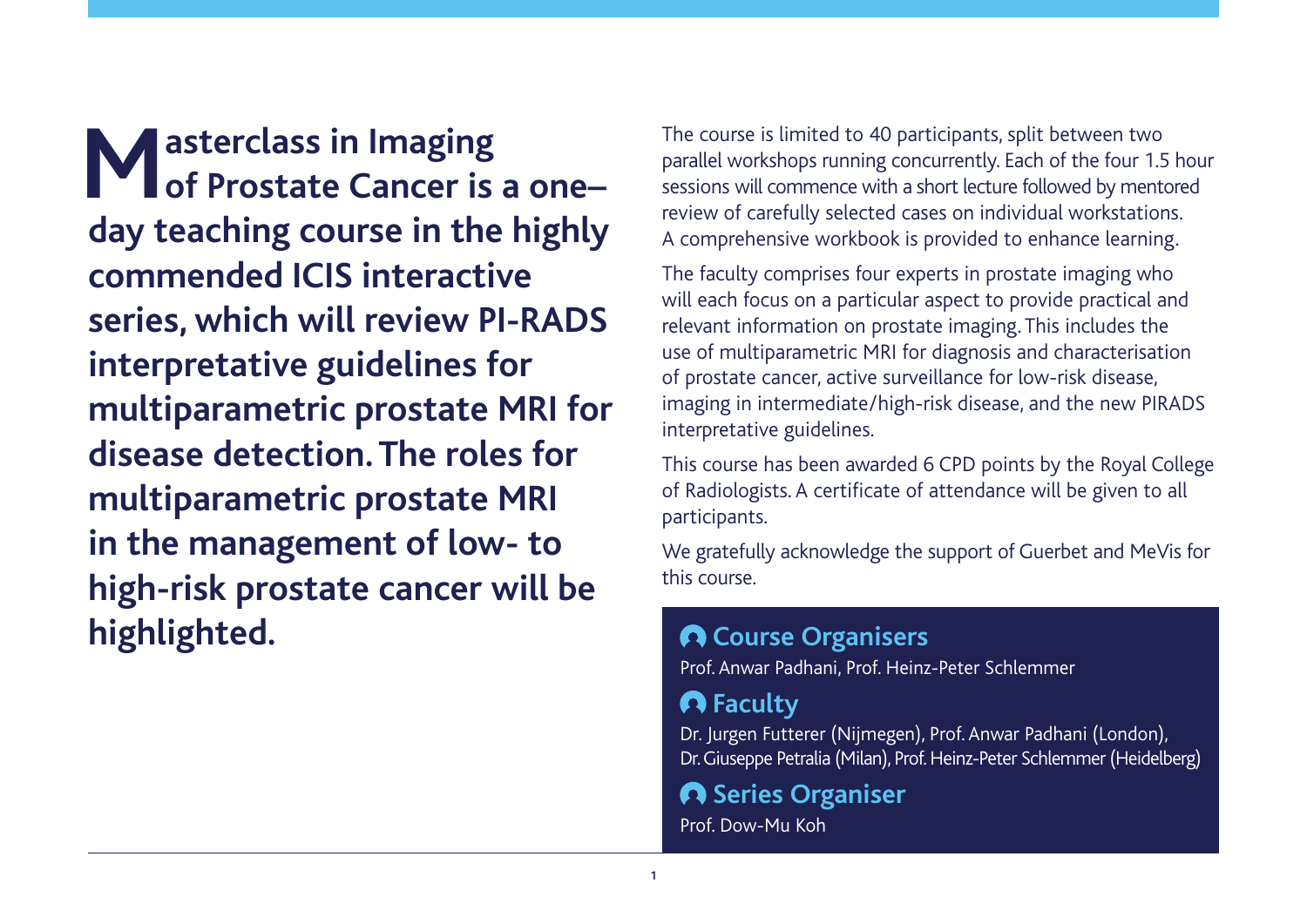| <b>Registration</b>                                 |
|-----------------------------------------------------|
| Welcome                                             |
| <b>Session 1</b>                                    |
| Room A: Diagnosis and characterisation using mpMRI* |
| Room B: PIRADS interpretation: How to do it         |
| <b>Break</b>                                        |
| <b>Session 2</b>                                    |
| Room A: PIRADS interpretation: How to do it         |
| Room B: Diagnosis and characterisation using mpMRI* |
| Lunch                                               |
| <b>Session 3</b>                                    |
| Room A: mpMRI in active surveillance                |
| Room B: mpMRI in intermediate & high risk disease   |
| <b>Break</b>                                        |
| <b>Session 4</b>                                    |
| Room A: mpMRI in intermediate & high risk disease   |
| Room B: mpMRI in active surveillance                |
|                                                     |

**17:00 Close**

\* mpMRI = multiparametric MRI

## **Example 2 Course Programme Important information**

Reservations will only be confirmed on receipt of the fully completed booking form and full payment. A confirmation letter will be issued on receipt of full payment. Reservations are subject to availability and will be confirmed within one week from receipt of completed booking form and full payment.

Refunds (minus an administration charge of £65) will only be made if written notification is received by Saturday 12<sup>th</sup> December 2015. Thereafter no refunds will be made.

### **Travel Information**

Euston House is located opposite Euston Station, and close to St. Pancras International and King's Cross Stations. All these stations are served by mainline and underground services.

#### **Accommodation**

Delegates to Euston House (part of Learning Tree International) are offered preferential rates at a range of nearby hotels. Please see ICIS website for further details and book direct via Insight using a downloadable form.